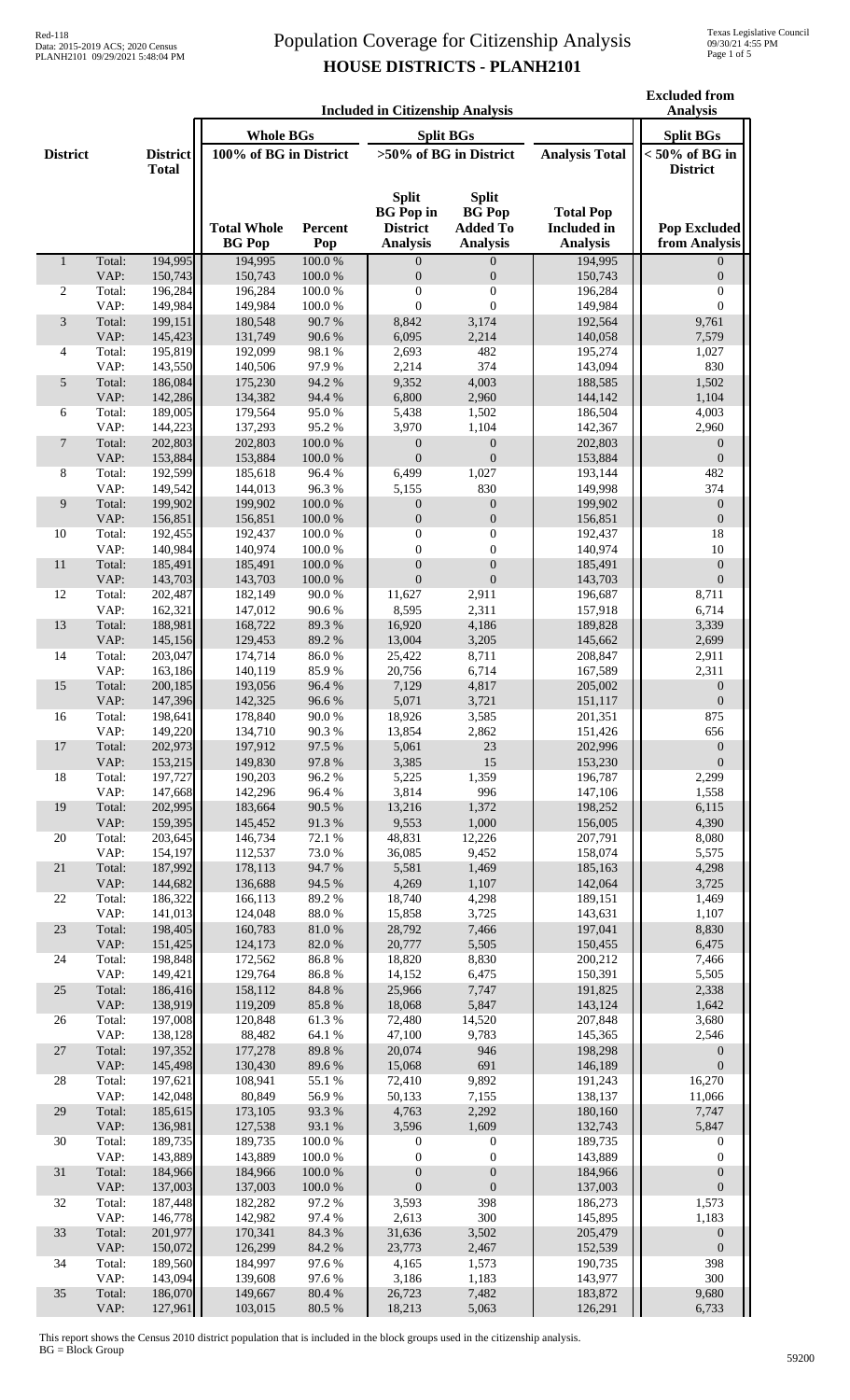|                 | <b>Included in Citizenship Analysis</b> |                                 |                                     |                          |                                                                        |                                                                     |                                                           | <b>Excluded from</b><br><b>Analysis</b> |
|-----------------|-----------------------------------------|---------------------------------|-------------------------------------|--------------------------|------------------------------------------------------------------------|---------------------------------------------------------------------|-----------------------------------------------------------|-----------------------------------------|
|                 |                                         |                                 | <b>Whole BGs</b>                    |                          | <b>Split BGs</b>                                                       | <b>Split BGs</b>                                                    |                                                           |                                         |
| <b>District</b> |                                         | <b>District</b><br><b>Total</b> | 100% of BG in District              |                          | >50% of BG in District                                                 |                                                                     | <b>Analysis Total</b>                                     | $< 50\%$ of BG in<br><b>District</b>    |
|                 |                                         |                                 | <b>Total Whole</b><br><b>BG</b> Pop | Percent<br>Pop           | <b>Split</b><br><b>BG</b> Pop in<br><b>District</b><br><b>Analysis</b> | <b>Split</b><br><b>BG</b> Pop<br><b>Added To</b><br><b>Analysis</b> | <b>Total Pop</b><br><b>Included</b> in<br><b>Analysis</b> | <b>Pop Excluded</b><br>from Analysis    |
| 36              | Total:                                  | 185,775                         | 172,151                             | 92.7%                    | 11,740                                                                 | 1,260                                                               | 185,151                                                   | 1,884                                   |
| 37              | VAP:<br>Total:                          | 131,913<br>184,621              | 122,755<br>175,957                  | 93.1%<br>95.3%           | 7,741<br>4,159                                                         | 995<br>2,344                                                        | 131,491<br>182,460                                        | 1,417<br>4,505                          |
|                 | VAP:                                    | 133,615                         | 127,431                             | 95.4%                    | 3,021                                                                  | 1,596                                                               | 132,048                                                   | 3,163                                   |
| 38              | Total:                                  | 184,626                         | 162,459                             | 88.0%                    | 17,425                                                                 | 5,247                                                               | 185,131                                                   | 4,742                                   |
|                 | VAP:                                    | 130,901                         | 115,130                             | 88.0%                    | 12,629                                                                 | 3,771                                                               | 131,530                                                   | 3,142                                   |
| 39              | Total:                                  | 187,075                         | 163,679                             | 87.5 %<br>88.1 %         | 19,174                                                                 | 7,333                                                               | 190,186                                                   | 4,222                                   |
| 40              | VAP:<br>Total:                          | 128,031<br>197,911              | 112,786<br>171,118                  | 86.5%                    | 12,323<br>19,412                                                       | 5,039<br>5,365                                                      | 130,148<br>195,895                                        | 2,922<br>7,381                          |
|                 | VAP:                                    | 137,868                         | 118,979                             | 86.3%                    | 13,889                                                                 | 3,727                                                               | 136,595                                                   | 5,000                                   |
| 41              | Total:                                  | 185,884                         | 173,398                             | 93.3%                    | 8,402                                                                  | 5,022                                                               | 186,822                                                   | 4,084                                   |
|                 | VAP:                                    | 134,628                         | 125,660                             | 93.3%                    | 6,010                                                                  | 3,546                                                               | 135,216                                                   | 2,958                                   |
| 42              | Total:<br>VAP:                          | 184,728<br>132,081              | 171,128<br>123,053                  | 92.6%<br>93.2%           | 10,970<br>7,309                                                        | 2,130<br>1,388                                                      | 184,228<br>131,750                                        | 2,630<br>1,719                          |
| 43              | Total:                                  | 196,580                         | 196,580                             | 100.0%                   | $\mathbf{0}$                                                           | $\mathbf{0}$                                                        | 196,580                                                   | $\mathbf{0}$                            |
|                 | VAP:                                    | 149,566                         | 149,566                             | 100.0%                   | $\mathbf{0}$                                                           | $\boldsymbol{0}$                                                    | 149,566                                                   | $\boldsymbol{0}$                        |
| 44              | Total:                                  | 192,359                         | 192,359                             | 100.0%                   | $\boldsymbol{0}$                                                       | $\boldsymbol{0}$                                                    | 192,359                                                   | $\boldsymbol{0}$                        |
|                 | VAP:                                    | 142,911                         | 142,911                             | 100.0%                   | $\mathbf{0}$                                                           | $\theta$                                                            | 142,911                                                   | $\Omega$                                |
| 45              | Total:<br>VAP:                          | 202,193<br>155,158              | 181,346<br>138,974                  | 89.7%<br>89.6%           | 20,157<br>15,600                                                       | 972<br>788                                                          | 202,475<br>155,362                                        | 690<br>584                              |
| 46              | Total:                                  | 202,556                         | 168,487                             | 83.2%                    | 29,681                                                                 | 5,549                                                               | 203,717                                                   | 4,388                                   |
|                 | VAP:                                    | 152,715                         | 127,983                             | 83.8%                    | 21,487                                                                 | 4,080                                                               | 153,550                                                   | 3,245                                   |
| 47              | Total:                                  | 203,109                         | 169,985                             | 83.7%                    | 26,534                                                                 | 10,965                                                              | 207,484                                                   | 6,590                                   |
| 48              | VAP:<br>Total:                          | 161,835<br>203,486              | 135,620<br>170,217                  | 83.8%<br>83.7%           | 20,981<br>26,427                                                       | 7,945<br>8,878                                                      | 164,546<br>205,522                                        | 5,234<br>6,842                          |
|                 | VAP:                                    | 153,797                         | 129,217                             | 84.0%                    | 19,801                                                                 | 6,585                                                               | 155,603                                                   | 4,779                                   |
| 49              | Total:                                  | 202,705                         | 195,942                             | 96.7%                    | 3,340                                                                  | 958                                                                 | 200,240                                                   | 3,423                                   |
|                 | VAP:                                    | 174,950                         | 169,104                             | 96.7%                    | 2,861                                                                  | 845                                                                 | 172,810                                                   | 2,985                                   |
| 50              | Total:                                  | 203,128                         | 170,169                             | 83.8%                    | 29,548                                                                 | 4,671                                                               | 204,388                                                   | 3,411                                   |
| 51              | VAP:<br>Total:                          | 157,542<br>203,717              | 131,666<br>185,791                  | 83.6%<br>91.2%           | 23,325<br>9,338                                                        | 3,785<br>3,693                                                      | 158,776<br>198,822                                        | 2,551<br>8,588                          |
|                 | VAP:                                    | 160,760                         | 147,063                             | 91.5%                    | 7,237                                                                  | 2,891                                                               | 157,191                                                   | 6,460                                   |
| 52              | Total:                                  | 201,468                         | 161,826                             | 80.3 %                   | 27,758                                                                 | 7,601                                                               | 197,185                                                   | 11,884                                  |
|                 | VAP:                                    | 145,731                         | 116,256                             | 79.8%                    | 20,544                                                                 | 5,381                                                               | 142,181                                                   | 8,931                                   |
| 53              | Total:<br>VAP:                          | 199,548<br>159,656              | 199,548<br>159,656                  | 100.0%<br>$100.0~\%$     | $\boldsymbol{0}$<br>$\boldsymbol{0}$                                   | $\boldsymbol{0}$<br>$\boldsymbol{0}$                                | 199,548<br>159,656                                        | $\boldsymbol{0}$<br>$\boldsymbol{0}$    |
| 54              | Total:                                  | 185,389                         | 157,012                             | 84.7%                    | 22,299                                                                 | 3,455                                                               | 182,766                                                   | 6,078                                   |
|                 | VAP:                                    | 134,947                         | 115,698                             | 85.7%                    | 14,967                                                                 | 2,610                                                               | 133,275                                                   | 4,282                                   |
| 55              | Total:                                  | 185,258                         | 165,513                             | 89.3%                    | 16,290                                                                 | 6,078                                                               | 187,881                                                   | 3,455                                   |
| 56              | VAP:<br>Total:                          | 137,216<br>199,975              | 122,029<br>181,007                  | 88.9%<br>90.5 %          | 12,577<br>14,782                                                       | 4,282<br>3,339                                                      | 138,888<br>199,128                                        | 2,610<br>4,186                          |
|                 | VAP:                                    | 152,415                         | 137,328                             | 90.1%                    | 11,882                                                                 | 2,699                                                               | 151,909                                                   | 3,205                                   |
| 57              | Total:                                  | 194,130                         | 153,529                             | 79.1 %                   | 26,014                                                                 | 4,560                                                               | 184,103                                                   | 14,587                                  |
|                 | VAP:                                    | 140,220                         | 111,038                             | 79.2 %                   | 18,664                                                                 | 3,453                                                               | 133,155                                                   | 10,518                                  |
| 58              | Total:<br>VAP:                          | 189,132<br>140,933              | 184,238<br>137,489                  | 97.4 %<br>97.6%          | 4,894<br>3,444                                                         | $18\,$<br>$10\,$                                                    | 189,150<br>140,943                                        | $\boldsymbol{0}$<br>$\boldsymbol{0}$    |
| 59              | Total:                                  | 195,458                         | 195,458                             | $100.0~\%$               | $\boldsymbol{0}$                                                       | $\boldsymbol{0}$                                                    | 195,458                                                   | $\boldsymbol{0}$                        |
|                 | VAP:                                    | 152,143                         | 152,143                             | $100.0~\%$               | $\boldsymbol{0}$                                                       | $\mathbf{0}$                                                        | 152,143                                                   | $\boldsymbol{0}$                        |
| 60              | Total:                                  | 194,549                         | 162,555                             | 83.6%                    | 21,223                                                                 | 4,451                                                               | 188,229                                                   | 10,771                                  |
|                 | VAP:<br>Total:                          | 139,862<br>185,732              | 116,849<br>185,732                  | 83.5%                    | 15,377                                                                 | 3,306                                                               | 135,532<br>185,732                                        | 7,636<br>$\boldsymbol{0}$               |
| 61              | VAP:                                    | 140,599                         | 140,599                             | $100.0~\%$<br>$100.0~\%$ | $\boldsymbol{0}$<br>$\boldsymbol{0}$                                   | $\boldsymbol{0}$<br>$\boldsymbol{0}$                                | 140,599                                                   | $\boldsymbol{0}$                        |
| 62              | Total:                                  | 186,794                         | 186,794                             | $100.0~\%$               | $\boldsymbol{0}$                                                       | $\boldsymbol{0}$                                                    | 186,794                                                   | $\boldsymbol{0}$                        |
|                 | VAP:                                    | 144,154                         | 144,154                             | 100.0%                   | $\mathbf{0}$                                                           | $\mathbf{0}$                                                        | 144,154                                                   | $\mathbf{0}$                            |
| 63              | Total:                                  | 202,319                         | 177,277                             | 87.6%                    | 21,488                                                                 | 3,066                                                               | 201,831                                                   | 3,554                                   |
| 64              | VAP:<br>Total:                          | 152,377<br>185,263              | 133,789<br>171,346                  | 87.8 %<br>92.5 %         | 15,847<br>13,242                                                       | 2,088<br>4,034                                                      | 151,724<br>188,622                                        | 2,741<br>675                            |
|                 | VAP:                                    | 146,845                         | 136,259                             | 92.8%                    | 10,044                                                                 | 2,975                                                               | 149,278                                                   | 542                                     |
| 65              | Total:                                  | 202,249                         | 180,643                             | 89.3%                    | 14,342                                                                 | 4,179                                                               | 199,164                                                   | 7,264                                   |
|                 | VAP:                                    | 154,144                         | 138,267                             | 89.7%                    | 10,645                                                                 | 3,138                                                               | 152,050                                                   | 5,232                                   |
| 66              | Total:<br>VAP:                          | 196,331<br>149,369              | 185,971<br>142,667                  | 94.7%<br>95.5%           | 7,158<br>4,625                                                         | 2,973<br>1,863                                                      | 196,102<br>149,155                                        | 3,202<br>2,077                          |
| 67              | Total:                                  | 200,042                         | 178,824                             | 89.4%                    | 17,868                                                                 | 7,152                                                               | 203,844                                                   | 3,350                                   |
|                 | VAP:                                    | 157,389                         | 141,899                             | 90.2%                    | 12,988                                                                 | 5,239                                                               | 160,126                                                   | 2,502                                   |
| 68              | Total:                                  | 193,744                         | 193,744                             | 100.0%                   | $\boldsymbol{0}$                                                       | $\boldsymbol{0}$                                                    | 193,744                                                   | $\boldsymbol{0}$                        |
| 69              | VAP:<br>Total:                          | 150,323<br>185,518              | 150,323<br>185,518                  | 100.0%<br>100.0%         | $\boldsymbol{0}$<br>$\boldsymbol{0}$                                   | $\boldsymbol{0}$<br>$\boldsymbol{0}$                                | 150,323<br>185,518                                        | $\boldsymbol{0}$<br>$\boldsymbol{0}$    |
|                 | VAP:                                    | 144,494                         | 144,494                             | $100.0~\%$               | $\boldsymbol{0}$                                                       | $\mathbf{0}$                                                        | 144,494                                                   | $\boldsymbol{0}$                        |
| 70              | Total:                                  | 188,804                         | 156,284                             | 82.8%                    | 26,223                                                                 | 6,540                                                               | 189,047                                                   | 6,297                                   |
|                 | VAP:                                    | 130,251                         | 108,044                             | 83.0%                    | 17,865                                                                 | 4,392                                                               | 130,301                                                   | 4,342                                   |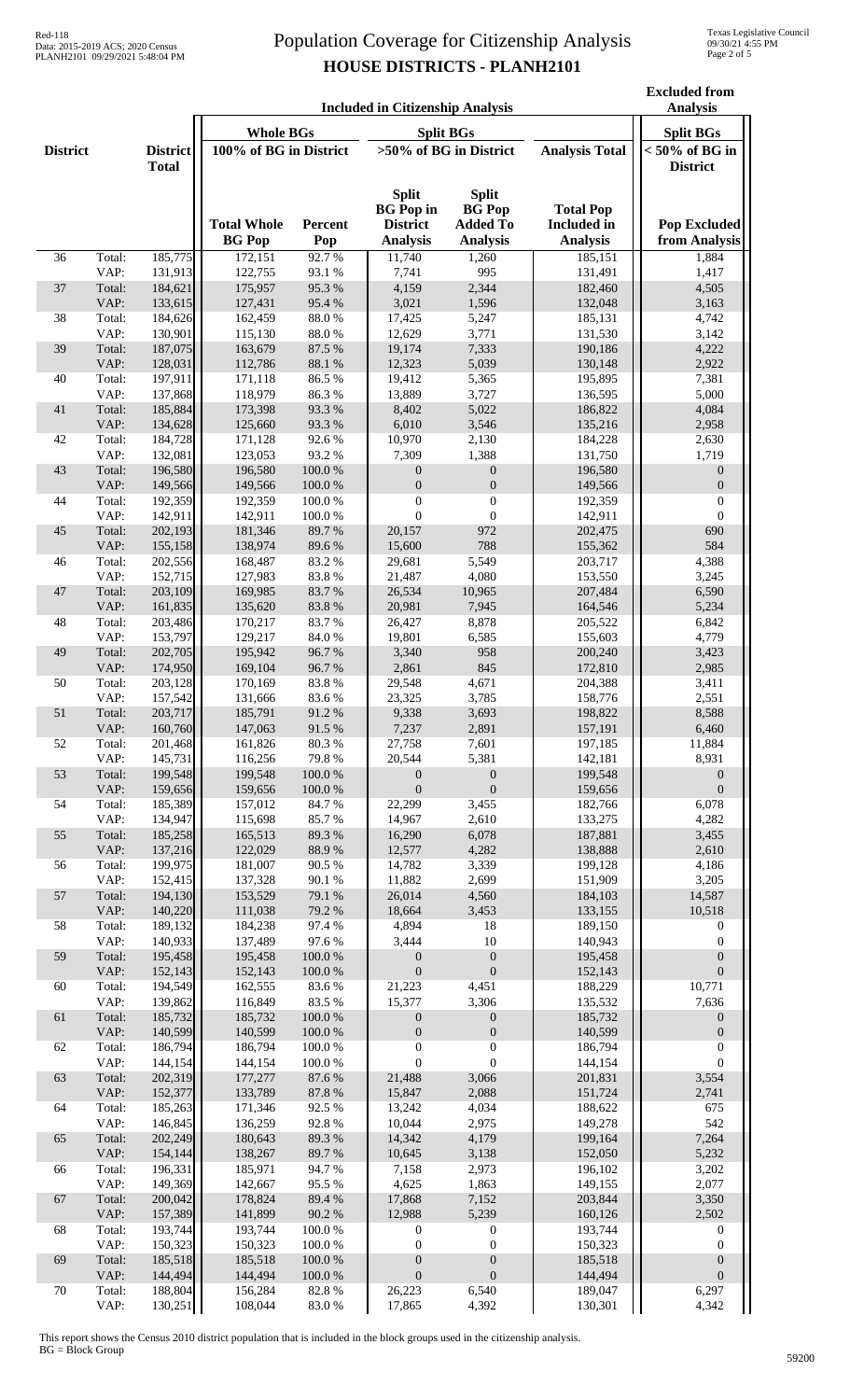| <b>Included in Citizenship Analysis</b> |                |                                 |                                                |                           |                                                                        |                                                                     |                                                           | <b>Excluded from</b><br><b>Analysis</b> |
|-----------------------------------------|----------------|---------------------------------|------------------------------------------------|---------------------------|------------------------------------------------------------------------|---------------------------------------------------------------------|-----------------------------------------------------------|-----------------------------------------|
|                                         |                |                                 | <b>Whole BGs</b>                               |                           | <b>Split BGs</b>                                                       | <b>Split BGs</b>                                                    |                                                           |                                         |
| <b>District</b>                         |                | <b>District</b><br><b>Total</b> | 100% of BG in District                         |                           | >50% of BG in District                                                 |                                                                     | <b>Analysis Total</b>                                     | $< 50\%$ of BG in<br><b>District</b>    |
| 71                                      | Total:         |                                 | <b>Total Whole</b><br><b>BG</b> Pop<br>191,317 | Percent<br>Pop<br>100.0%  | <b>Split</b><br><b>BG</b> Pop in<br><b>District</b><br><b>Analysis</b> | <b>Split</b><br><b>BG</b> Pop<br><b>Added To</b><br><b>Analysis</b> | <b>Total Pop</b><br><b>Included</b> in<br><b>Analysis</b> | <b>Pop Excluded</b><br>from Analysis    |
|                                         | VAP:           | 191,317<br>146,476              | 146,476                                        | $100.0~\%$                | $\theta$<br>$\boldsymbol{0}$                                           | $\Omega$<br>$\boldsymbol{0}$                                        | 191,317<br>146,476                                        | $\Omega$<br>$\boldsymbol{0}$            |
| 72                                      | Total:         | 186,421                         | 186,421                                        | 100.0%                    | $\boldsymbol{0}$                                                       | $\boldsymbol{0}$                                                    | 186,421                                                   | $\boldsymbol{0}$                        |
|                                         | VAP:           | 143,348                         | 143,348                                        | 100.0%                    | $\mathbf{0}$                                                           | $\theta$                                                            | 143,348                                                   | $\mathbf{0}$                            |
| 73                                      | Total:<br>VAP: | 200,375<br>156,900              | 195,192<br>152,770                             | 97.4 %<br>97.4 %          | 4,290<br>3,390                                                         | 720<br>596                                                          | 200,202<br>156,756                                        | 893<br>740                              |
| 74                                      | Total:         | 200,697                         | 198,962                                        | 99.1 %                    | 700                                                                    | 117                                                                 | 199,779                                                   | 1,035                                   |
|                                         | VAP:           | 148,484                         | 146,991                                        | 99.0%                     | 477                                                                    | 83                                                                  | 147,551                                                   | 1,016                                   |
| 75                                      | Total:<br>VAP: | 200,418<br>137,283              | 196,765<br>134,574                             | 98.2%<br>98.0%            | 3,347<br>2,481                                                         | 1,752<br>1,323                                                      | 201,864<br>138,378                                        | 306<br>228                              |
| 76                                      | Total:         | 201,357                         | 127,323                                        | 63.2%                     | 71,896                                                                 | 2,037                                                               | 201,256                                                   | 2,138                                   |
|                                         | VAP:           | 150,301                         | 98,929                                         | 65.8%                     | 49,766                                                                 | 1,520                                                               | 150,215                                                   | 1,606                                   |
| $77\,$                                  | Total:         | 203,921                         | 192,274                                        | 94.3%<br>94.3%            | 8,367                                                                  | 2,910                                                               | 203,551                                                   | 3,280                                   |
| 78                                      | VAP:<br>Total: | 158,812<br>203,786              | 149,705<br>197,022                             | 96.7%                     | 6,628<br>5,600                                                         | 2,305<br>1,512                                                      | 158,638<br>204,134                                        | 2,479<br>1,164                          |
|                                         | VAP:           | 153,882                         | 148,515                                        | 96.5%                     | 4,437                                                                  | 1,145                                                               | 154,097                                                   | 930                                     |
| 79                                      | Total:         | 204,008                         | 197,590                                        | 96.9%                     | 4,861                                                                  | 1,051                                                               | 203,502                                                   | 1,557                                   |
| 80                                      | VAP:<br>Total: | 155,827<br>192,601              | 150,493<br>182,409                             | 96.6%<br>94.7%            | 4,104<br>8,062                                                         | 1,027<br>2,630                                                      | 155,624<br>193,101                                        | 1,230<br>2,130                          |
|                                         | VAP:           | 135,888                         | 129,124                                        | 95.0%                     | 5,376                                                                  | 1,719                                                               | 136,219                                                   | 1,388                                   |
| 81                                      | Total:         | 184,670                         | 184,670                                        | 100.0%                    | $\overline{0}$                                                         | $\mathbf{0}$                                                        | 184,670                                                   | $\mathbf{0}$                            |
| 82                                      | VAP:<br>Total: | 133,588<br>187,676              | 133,588<br>187,676                             | $100.0~\%$<br>100.0%      | $\boldsymbol{0}$<br>$\boldsymbol{0}$                                   | $\boldsymbol{0}$<br>$\boldsymbol{0}$                                | 133,588<br>187,676                                        | $\boldsymbol{0}$<br>$\boldsymbol{0}$    |
|                                         | VAP:           | 136,280                         | 136,280                                        | 100.0%                    | $\mathbf{0}$                                                           | $\mathbf{0}$                                                        | 136,280                                                   | $\theta$                                |
| 83                                      | Total:         | 186,970                         | 181,490                                        | 97.1 %                    | 2,793                                                                  | 648                                                                 | 184,931                                                   | 2,687                                   |
|                                         | VAP:           | 139,966                         | 135,743                                        | 97.0%                     | 2,246                                                                  | 484                                                                 | 138,473                                                   | 1,977                                   |
| 84                                      | Total:<br>VAP: | 186,523<br>145,008              | 180,630<br>140,517                             | 96.8%<br>96.9%            | 5,245<br>4,007                                                         | 2,687<br>1,977                                                      | 188,562<br>146,501                                        | 648<br>484                              |
| 85                                      | Total:         | 202,964                         | 188,390                                        | 92.8%                     | 8,178                                                                  | 1,084                                                               | 197,652                                                   | 6,396                                   |
|                                         | VAP:           | 154,177                         | 143,615                                        | 93.1 %                    | 5,862                                                                  | 770                                                                 | 150,247                                                   | 4,700                                   |
| 86                                      | Total:<br>VAP: | 185,308<br>138,631              | 185,308<br>138,631                             | $100.0~\%$<br>100.0%      | $\boldsymbol{0}$<br>$\boldsymbol{0}$                                   | $\mathbf{0}$<br>$\mathbf{0}$                                        | 185,308<br>138,631                                        | 0<br>$\overline{0}$                     |
| 87                                      | Total:         | 187,448                         | 187,448                                        | 100.0%                    | $\boldsymbol{0}$                                                       | $\boldsymbol{0}$                                                    | 187,448                                                   | $\boldsymbol{0}$                        |
|                                         | VAP:           | 138,418                         | 138,418                                        | $100.0~\%$                | $\boldsymbol{0}$                                                       | $\boldsymbol{0}$                                                    | 138,418                                                   | $\boldsymbol{0}$                        |
| $88\,$                                  | Total:<br>VAP: | 186,059<br>135,454              | 186,059<br>135,454                             | $100.0~\%$<br>$100.0~\%$  | $\boldsymbol{0}$<br>$\boldsymbol{0}$                                   | $\boldsymbol{0}$<br>$\boldsymbol{0}$                                | 186,059<br>135,454                                        | $\boldsymbol{0}$<br>$\boldsymbol{0}$    |
| 89                                      | Total:         | 190,581                         | 169,255                                        | $88.8\ \%$                | 18,341                                                                 | 2,852                                                               | 190,448                                                   | 2,985                                   |
|                                         | VAP:           | 138,420                         | 123,320                                        | 89.1 %                    | 12,953                                                                 | 2,135                                                               | 138,408                                                   | 2,147                                   |
| 90                                      | Total:<br>VAP: | 201,099<br>144,701              | 160,461<br>114,685                             | 79.8%<br>79.3%            | 36,538<br>26,748                                                       | 10,072<br>7,427                                                     | 207,071<br>148,860                                        | 4,100<br>3,268                          |
| 91                                      | Total:         | 187,551                         | 182,489                                        | 97.3%                     | $\boldsymbol{0}$                                                       | $\boldsymbol{0}$                                                    | 182,489                                                   | 5,062                                   |
|                                         | VAP:           | 141,549                         | 137,772                                        | 97.3 %                    | $\boldsymbol{0}$                                                       | $\boldsymbol{0}$                                                    | 137,772                                                   | 3,777                                   |
| 92                                      | Total:         | 192,096                         | 180,361                                        | 93.9%                     | 11,149                                                                 | 3,118                                                               | 194,628                                                   | 586                                     |
| 93                                      | VAP:<br>Total: | 146,866<br>188,296              | 138,020<br>164,060                             | 94.0%<br>$87.1\text{ }\%$ | 8,376<br>22,950                                                        | 2,370<br>6,351                                                      | 148,766<br>193,361                                        | 470<br>1,286                            |
|                                         | VAP:           | 132,214                         | 115,081                                        | $87.0\ \%$                | 16,190                                                                 | 4,662                                                               | 135,933                                                   | 943                                     |
| 94                                      | Total:         | 185,566                         | 160,462                                        | 86.5 %                    | 19,971                                                                 | 3,530                                                               | 183,963                                                   | 5,133                                   |
| 95                                      | VAP:<br>Total: | 144,505<br>203,641              | 124,533<br>177,331                             | 86.2%<br>87.1 %           | 16,076<br>19,247                                                       | 2,678<br>2,952                                                      | 143,287<br>199,530                                        | 3,896<br>7,063                          |
|                                         | VAP:           | 148,994                         | 129,988                                        | 87.2 %                    | 13,800                                                                 | 2,321                                                               | 146,109                                                   | 5,206                                   |
| 96                                      | Total:         | 188,593                         | 158,139                                        | 83.9%                     | 25,551                                                                 | 6,008                                                               | 189,698                                                   | 4,903                                   |
| 97                                      | VAP:<br>Total: | 140,738<br>190,669              | 118,569<br>174,464                             | 84.2 %<br>91.5 %          | 18,575<br>9,801                                                        | 4,125<br>2,531                                                      | 141,269<br>186,796                                        | 3,594<br>6,404                          |
|                                         | VAP:           | 148,417                         | 136,321                                        | 91.8%                     | 7,500                                                                  | 1,938                                                               | 145,759                                                   | 4,596                                   |
| 98                                      | Total:         | 184,798                         | 170,304                                        | 92.2%                     | 12,475                                                                 | 2,935                                                               | 185,714                                                   | 2,019                                   |
| 99                                      | VAP:<br>Total: | 141,006<br>201,695              | 130,076<br>192,821                             | 92.2%<br>95.6%            | 9,337<br>6,138                                                         | 2,232<br>2,572                                                      | 141,645<br>201,531                                        | 1,593<br>2,736                          |
|                                         | VAP:           | 151,589                         | 144,624                                        | 95.4%                     | 4,900                                                                  | 2,027                                                               | 151,551                                                   | 2,065                                   |
| 100                                     | Total:         | 185,436                         | 172,505                                        | 93.0%                     | 12,315                                                                 | 4,421                                                               | 189,241                                                   | 616                                     |
| 101                                     | VAP:<br>Total: | 150,653<br>186,636              | 140,159<br>177,395                             | 93.0%<br>95.0%            | 10,044<br>6,183                                                        | 3,812<br>1,429                                                      | 154,015<br>185,007                                        | 450<br>3,058                            |
|                                         | VAP:           | 133,467                         | 126,950                                        | 95.1 %                    | 4,452                                                                  | 1,131                                                               | 132,533                                                   | 2,065                                   |
| 102                                     | Total:         | 187,686                         | 179,683                                        | 95.7%                     | 6,170                                                                  | 601                                                                 | 186,454                                                   | 1,833                                   |
|                                         | VAP:           | 141,854                         | 134,836                                        | 95.1 %                    | 5,531<br>7,450                                                         | 491                                                                 | 140,858                                                   | 1,487<br>6,501                          |
| 103                                     | Total:<br>VAP: | 189,432<br>147,409              | 175,481<br>136,436                             | 92.6%<br>92.6%            | 6,128                                                                  | 1,206<br>925                                                        | 184,137<br>143,489                                        | 4,845                                   |
| 104                                     | Total:         | 186,630                         | 162,863                                        | 87.3 %                    | 20,555                                                                 | 2,347                                                               | 185,765                                                   | 3,212                                   |
|                                         | VAP:           | 135,171                         | 118,217                                        | 87.5 %                    | 14,567                                                                 | 1,693                                                               | 134,477                                                   | 2,387                                   |
| 105                                     | Total:<br>VAP: | 186,828<br>140,913              | 182,280<br>137,591                             | 97.6%<br>97.6%            | 3,400<br>2,456                                                         | 1,152<br>862                                                        | 186,832<br>140,909                                        | 1,148<br>866                            |
|                                         |                |                                 |                                                |                           |                                                                        |                                                                     |                                                           |                                         |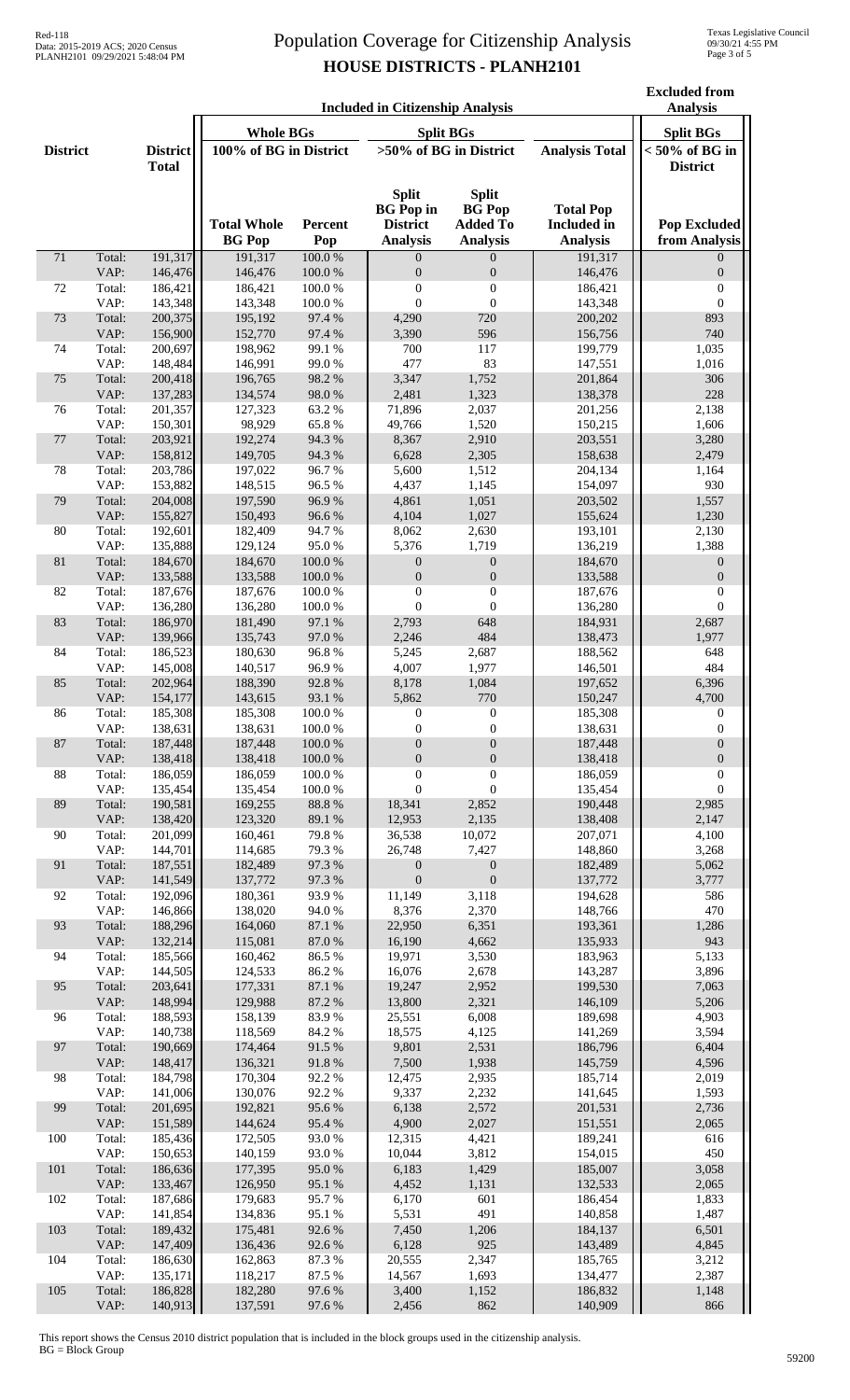**Excluded from** 

|                 | <b>Included in Citizenship Analysis</b> |                                 |                                     |                 |                                                                        |                                                                     | <b>Analysis</b>                                           |                                      |
|-----------------|-----------------------------------------|---------------------------------|-------------------------------------|-----------------|------------------------------------------------------------------------|---------------------------------------------------------------------|-----------------------------------------------------------|--------------------------------------|
|                 |                                         |                                 | <b>Whole BGs</b>                    |                 | <b>Split BGs</b>                                                       |                                                                     |                                                           | <b>Split BGs</b>                     |
| <b>District</b> |                                         | <b>District</b><br><b>Total</b> | 100% of BG in District              |                 | >50% of BG in District                                                 |                                                                     | <b>Analysis Total</b>                                     | $< 50\%$ of BG in<br><b>District</b> |
|                 |                                         |                                 | <b>Total Whole</b><br><b>BG</b> Pop | Percent<br>Pop  | <b>Split</b><br><b>BG</b> Pop in<br><b>District</b><br><b>Analysis</b> | <b>Split</b><br><b>BG</b> Pop<br><b>Added To</b><br><b>Analysis</b> | <b>Total Pop</b><br><b>Included</b> in<br><b>Analysis</b> | <b>Pop Excluded</b><br>from Analysis |
| 106             | Total:                                  | 191,093                         | 171,855                             | 89.9%           | 19,227                                                                 | 11,066                                                              | 202,148                                                   | 11                                   |
|                 | VAP:                                    | 136,666<br>186,185              | 121,576<br>167,965                  | 89.0%<br>90.2%  | 15,081<br>16,362                                                       | 7,925<br>3,515                                                      | 144,582                                                   | 9<br>1,858                           |
| 107             | Total:<br>VAP:                          | 140,174                         | 126,733                             | 90.4%           | 12,106                                                                 | 2,618                                                               | 187,842<br>141,457                                        | 1,335                                |
| 108             | Total:                                  | 187,643                         | 165,633                             | 88.3%           | 16,174                                                                 | 4,815                                                               | 186,622                                                   | 5,836                                |
| 109             | VAP:<br>Total:                          | 151,154<br>188,181              | 133,013<br>160,112                  | 88.0%<br>85.1 % | 12,964<br>27,128                                                       | 3,926                                                               | 149,903                                                   | 5,177<br>941                         |
|                 | VAP:                                    | 136,550                         | 116,900                             | 85.6%           | 18,985                                                                 | 2,843<br>2,036                                                      | 190,083<br>137,921                                        | 665                                  |
| 110             | Total:                                  | 185,481                         | 169,734                             | 91.5%           | 13,191                                                                 | 1,170                                                               | 184,095                                                   | 2,556                                |
|                 | VAP:                                    | 126,827                         | 116,005                             | 91.5%           | 9,012                                                                  | 833                                                                 | 125,850                                                   | 1,810                                |
| 111             | Total:<br>VAP:                          | 185,801<br>137,653              | 167,052<br>124,385                  | 89.9%<br>90.4%  | 14,904<br>10,578                                                       | 1,064<br>764                                                        | 183,020<br>135,727                                        | 3,845<br>2,690                       |
| 112             | Total:                                  | 185,204                         | 168,489                             | 91.0%           | 12,777                                                                 | 1,428                                                               | 182,694                                                   | 3,938                                |
|                 | VAP:                                    | 144,361                         | 131,653                             | 91.2%           | 9,722                                                                  | 1,161                                                               | 142,536                                                   | 2,986                                |
| 113             | Total:<br>VAP:                          | 185,073<br>137,196              | 162,426<br>119,834                  | 87.8%<br>87.3%  | 19,980<br>15,352                                                       | 3,051<br>2,272                                                      | 185,457<br>137,458                                        | 2,667<br>2,010                       |
| 114             | Total:                                  | 187,670                         | 169,696                             | 90.4 %          | 16,788                                                                 | 7,161                                                               | 193,645                                                   | 1,186                                |
|                 | VAP:                                    | 136,156                         | 123,919                             | 91.0%           | 11,357                                                                 | 5,122                                                               | 140,398                                                   | 880                                  |
| 115             | Total:                                  | 186,289                         | 182,177                             | 97.8%           | 3,831                                                                  | 817                                                                 | 186,825                                                   | 281                                  |
| 116             | VAP:<br>Total:                          | 146,507<br>200,120              | 143,273<br>197,607                  | 97.8%<br>98.7%  | 3,008<br>956                                                           | 626<br>730                                                          | 146,907<br>199,293                                        | 226<br>1,557                         |
|                 | VAP:                                    | 160,090                         | 158,124                             | 98.8%           | 775                                                                    | 527                                                                 | 159,426                                                   | 1,191                                |
| 117             | Total:                                  | 198,399                         | 177,159                             | 89.3%           | 17,215                                                                 | 898                                                                 | 195,272                                                   | 4,025                                |
|                 | VAP:                                    | 139,199                         | 123,706                             | 88.9%           | 12,585                                                                 | 631                                                                 | 136,922                                                   | 2,908                                |
| 118             | Total:<br>VAP:                          | 199,826<br>148,024              | 178,205<br>131,520                  | 89.2%<br>88.9%  | 18,570<br>14,248                                                       | 3,843<br>3,029                                                      | 200,618<br>148,797                                        | 3,051<br>2,256                       |
| 119             | Total:                                  | 202,657                         | 180,139                             | 88.9%           | 14,593                                                                 | 2,902                                                               | 197,634                                                   | 7,925                                |
|                 | VAP:                                    | 150,837                         | 134,150                             | 88.9%           | 10,648                                                                 | 2,198                                                               | 146,996                                                   | 6,039                                |
| 120             | Total:<br>VAP:                          | 203,115<br>149,887              | 185,887<br>136,944                  | 91.5%<br>91.4%  | 15,166<br>11,408                                                       | 4,929<br>3,754                                                      | 205,982<br>152,106                                        | 2,062<br>1,535                       |
| 121             | Total:                                  | 203,209                         | 196,301                             | 96.6%           | 3,890                                                                  | 644                                                                 | 200,835                                                   | 3,018                                |
|                 | VAP:                                    | 155,904                         | 150,697                             | 96.7%           | 3,149                                                                  | 556                                                                 | 154,402                                                   | 2,058                                |
| 122             | Total:<br>VAP:                          | 201,984<br>149,711              | 191,588<br>142,346                  | 94.9%<br>95.1 % | 5,350<br>4,036                                                         | 2,967<br>2,115                                                      | 199,905<br>148,497                                        | 5,046<br>3,329                       |
| 123             | Total:                                  | 200,095                         | 192,177                             | 96.0%           | 5,742                                                                  | 2,038                                                               | 199,957                                                   | 2,176                                |
|                 | VAP:                                    | 160,561                         | 153,968                             | 95.9%           | 4,755                                                                  | 1,450                                                               | 160,173                                                   | 1,838                                |
| 124             | Total:                                  | 197,852                         | 176,143                             | 89.0%           | 21,688                                                                 | 3,681                                                               | 201,512                                                   | 21                                   |
| 125             | VAP:<br>Total:                          | 146,224<br>202,067              | 128,838<br>190,584                  | 88.1%<br>94.3 % | 17,372<br>11,483                                                       | 2,657<br>6,249                                                      | 148,867<br>208,316                                        | 14<br>$\boldsymbol{0}$               |
|                 | VAP:                                    | 151,951                         | 144,083                             | 94.8%           | 7,868                                                                  | 4,251                                                               | 156,202                                                   | $\mathbf{0}$                         |
| 126             | Total:                                  | 194,060                         | 154,154                             | 79.4 %          | 29,388                                                                 | 1,610                                                               | 185,152                                                   | 10,518                               |
| 127             | VAP:<br>Total:                          | 147,183<br>199,089              | 118,868<br>149,199                  | 80.8%<br>74.9%  | 21,175<br>38,984                                                       | 1,230<br>9,996                                                      | 141,273<br>198,179                                        | 7,140<br>10,906                      |
|                 | VAP:                                    | 144,351                         | 109,700                             | 76.0%           | 27,032                                                                 | 7,067                                                               | 143,799                                                   | 7,619                                |
| 128             | Total:                                  | 201,183                         | 190,380                             | 94.6%           | 6,615                                                                  | 3,115                                                               | 200,110                                                   | 4,188                                |
|                 | VAP:                                    | 148,227                         | 139,794                             | 94.3%           | 5,147                                                                  | 2,400                                                               | 147,341                                                   | 3,286                                |
| 129             | Total:<br>VAP:                          | 198,661<br>154,787              | 176,133<br>137,568                  | 88.7%<br>88.9%  | 18,710<br>14,229                                                       | 4,749<br>3,700                                                      | 199,592<br>155,497                                        | 3,818<br>2,990                       |
| 130             | Total:                                  | 194,311                         | 169,287                             | 87.1 %          | 23,345                                                                 | 11,153                                                              | 203,785                                                   | 1,679                                |
|                 | VAP:                                    | 139,508                         | 121,297                             | 86.9%           | 16,843                                                                 | 7,693                                                               | 145,833                                                   | 1,368                                |
| 131             | Total:<br>VAP:                          | 201,256<br>144,968              | 176,686<br>127,317                  | 87.8%<br>87.8 % | 20,188<br>14,348                                                       | 7,811<br>5,817                                                      | 204,685<br>147,482                                        | 4,382<br>3,303                       |
| 132             | Total:                                  | 195,943                         | 116,907                             | 59.7%           | 74,526                                                                 | 21,759                                                              | 213,192                                                   | 4,510                                |
|                 | VAP:                                    | 141,733                         | 86,790                              | 61.2%           | 51,647                                                                 | 15,016                                                              | 153,453                                                   | 3,296                                |
| 133             | Total:                                  | 196,966                         | 188,494                             | 95.7%           | 7,903                                                                  | 1,439                                                               | 197,836                                                   | 569                                  |
| 134             | VAP:<br>Total:                          | 155,045<br>202,847              | 147,822<br>185,855                  | 95.3%<br>91.6%  | 6,802<br>11,602                                                        | 1,194<br>5,259                                                      | 155,818<br>202,716                                        | 421<br>5,390                         |
|                 | VAP:                                    | 168,828                         | 154,367                             | 91.4%           | 9,901                                                                  | 4,361                                                               | 168,629                                                   | 4,560                                |
| 135             | Total:                                  | 197,186                         | 138,528                             | 70.3 %          | 32,884                                                                 | 7,112                                                               | 178,524                                                   | 25,774                               |
| 136             | VAP:<br>Total:                          | 140,362<br>203,904              | 98,949<br>175,507                   | 70.5 %<br>86.1% | 23,471<br>23,856                                                       | 5,456<br>4,711                                                      | 127,876<br>204,074                                        | 17,942<br>4,541                      |
|                 | VAP:                                    | 153,117                         | 132,568                             | 86.6%           | 16,850                                                                 | 3,435                                                               | 152,853                                                   | 3,699                                |
| 137             | Total:                                  | 187,800                         | 181,580                             | 96.7%           | 3,385                                                                  | 1,934                                                               | 186,899                                                   | 2,835                                |
| 138             | VAP:<br>Total:                          | 140,396<br>201,745              | 135,667<br>175,737                  | 96.6%<br>87.1 % | 2,573<br>13,597                                                        | 1,410<br>4,459                                                      | 139,650<br>193,793                                        | 2,156<br>12,411                      |
|                 | VAP:                                    | 154,239                         | 134,117                             | 87.0%           | 10,633                                                                 | 3,311                                                               | 148,061                                                   | 9,489                                |
| 139             | Total:                                  | 194,020                         | 173,935                             | 89.6%           | 14,421                                                                 | 4,595                                                               | 192,951                                                   | 5,664                                |
| 140             | VAP:<br>Total:                          | 141,640<br>192,459              | 126,723<br>175,084                  | 89.5%<br>91.0%  | 10,795<br>14,356                                                       | 3,367                                                               | 140,885<br>193,655                                        | 4,122<br>3,019                       |
|                 | VAP:                                    | 134,445                         | 122,557                             | 91.2%           | 9,730                                                                  | 4,215<br>3,036                                                      | 135,323                                                   | 2,158                                |